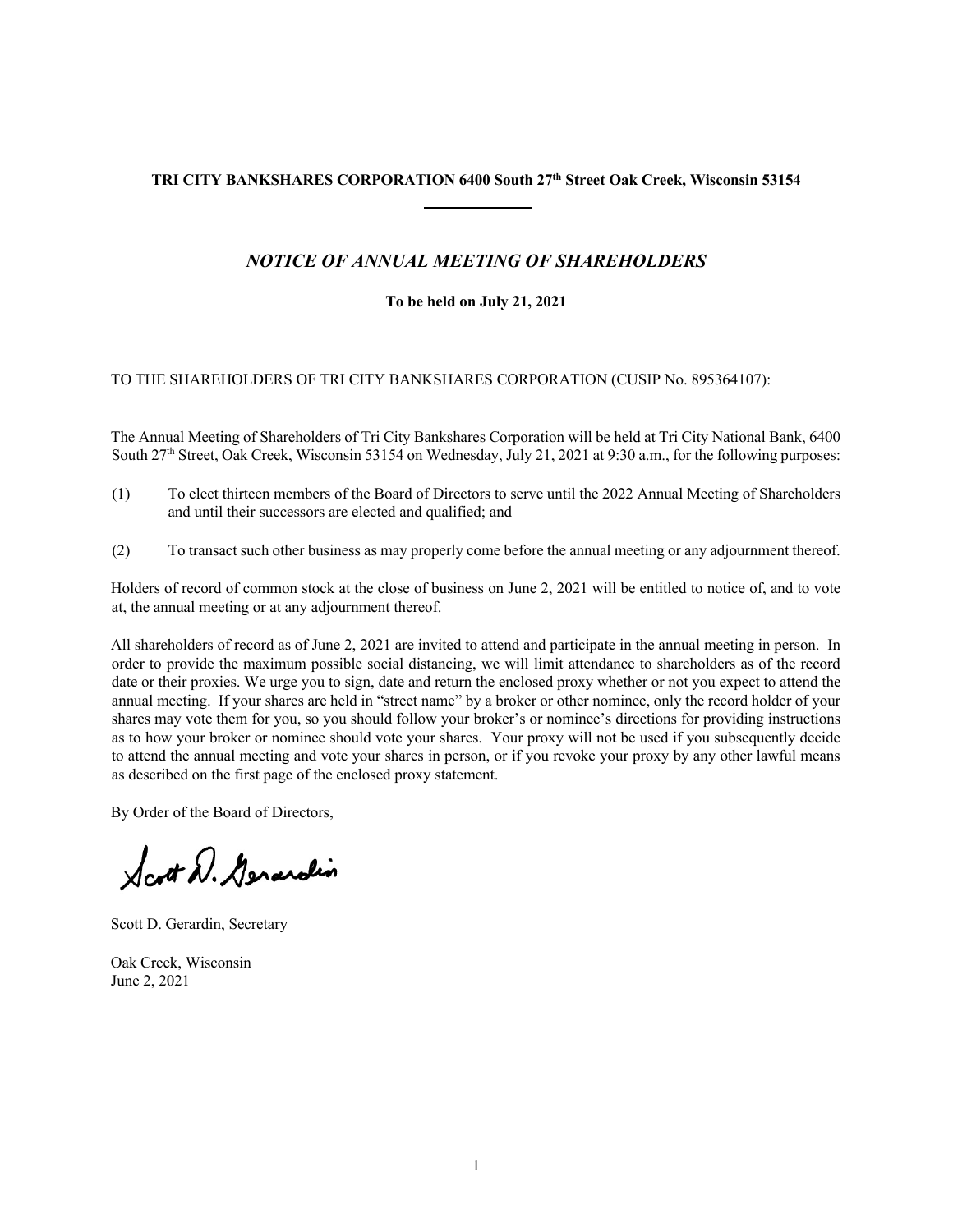### **TRI CITY BANKSHARES CORPORATION 6400 South 27th Street Oak Creek, Wisconsin 53154**

### *PROXY STATEMENT*

This proxy statement is dated June 2, 2021 and is being furnished in connection with the solicitation of proxies by the Board of Directors of Tri City Bankshares Corporation (the "Corporation") to be voted at the Annual Meeting of Shareholders to be held at Tri City National Bank, 6400 South 27<sup>th</sup> Street, Oak Creek, Wisconsin 53154, on July 21, 2021 at 9:30 a.m., for the purposes set forth in the accompanying Notice of Annual Meeting of Shareholders. The solicitation is made by the mailing of this proxy statement with its enclosures. No other solicitation is contemplated, however, if it is necessary to assure adequate attendance at the annual meeting, the Corporation's Board of Directors may further solicit proxies by mail, telephone, email, facsimile, or personal contact. Such solicitation will be made by the officers of the Corporation and will be limited in extent. The total cost of the solicitation, including reimbursement of banks, brokerage firms, custodians, nominees and fiduciaries for reasonable expenses incurred by them in sending proxy materials to the beneficial owners of the Corporation's common stock, \$1.00 par value (the "Common Stock"), will be borne by the Corporation.

This proxy statement is first being mailed to shareholders on or about June 15, 2021.

Shareholders are asked to complete, sign and return the enclosed proxy. The proxy may be revoked at any time before it is voted at the annual meeting. Prior to the annual meeting, this may be done by execution of a later-dated proxy or by written revocation sent to the Secretary of the Corporation, Mr. Scott D. Gerardin, at the office of the Corporation,  $6400$  South 27<sup>th</sup> Street, Oak Creek, Wisconsin 53154. Alternatively, the proxy may be revoked at the annual meeting by oral or written notice to the Secretary of the Corporation (or the presiding officer of the annual meeting) or by attending the annual meeting and voting in person.

Only shareholders of record at the close of business on June 2, 2021 (the "Record Date") will be entitled to vote at the meeting. There were 8,904,915 shares of the Common Stock of the Corporation outstanding on the Record Date, with each share being entitled to one vote.

#### **PROPOSAL 1**

#### **ELECTION OF DIRECTORS**

The Board of Directors proposes that the thirteen (13) nominees named below be elected to serve as directors for the ensuing year and until their successors are elected and qualified. All thirteen (13) directors will serve one-year terms. Proxies received by the Board of Directors will be voted FOR the election of the following thirteen (13) persons, unless otherwise indicated, but, if any such nominee is unable to serve due to presently unforeseen circumstances, proxies may be voted for another person nominated by the Board of Directors.

All of the persons nominated as directors are currently directors of the Corporation. All of the nominees have consented to serve if elected and the Board of Directors is not aware of any nominee who may be unable to serve as a director.

All of the individuals named in the table below will also be directors of the Corporation's subsidiary, Tri City National Bank (the "Bank").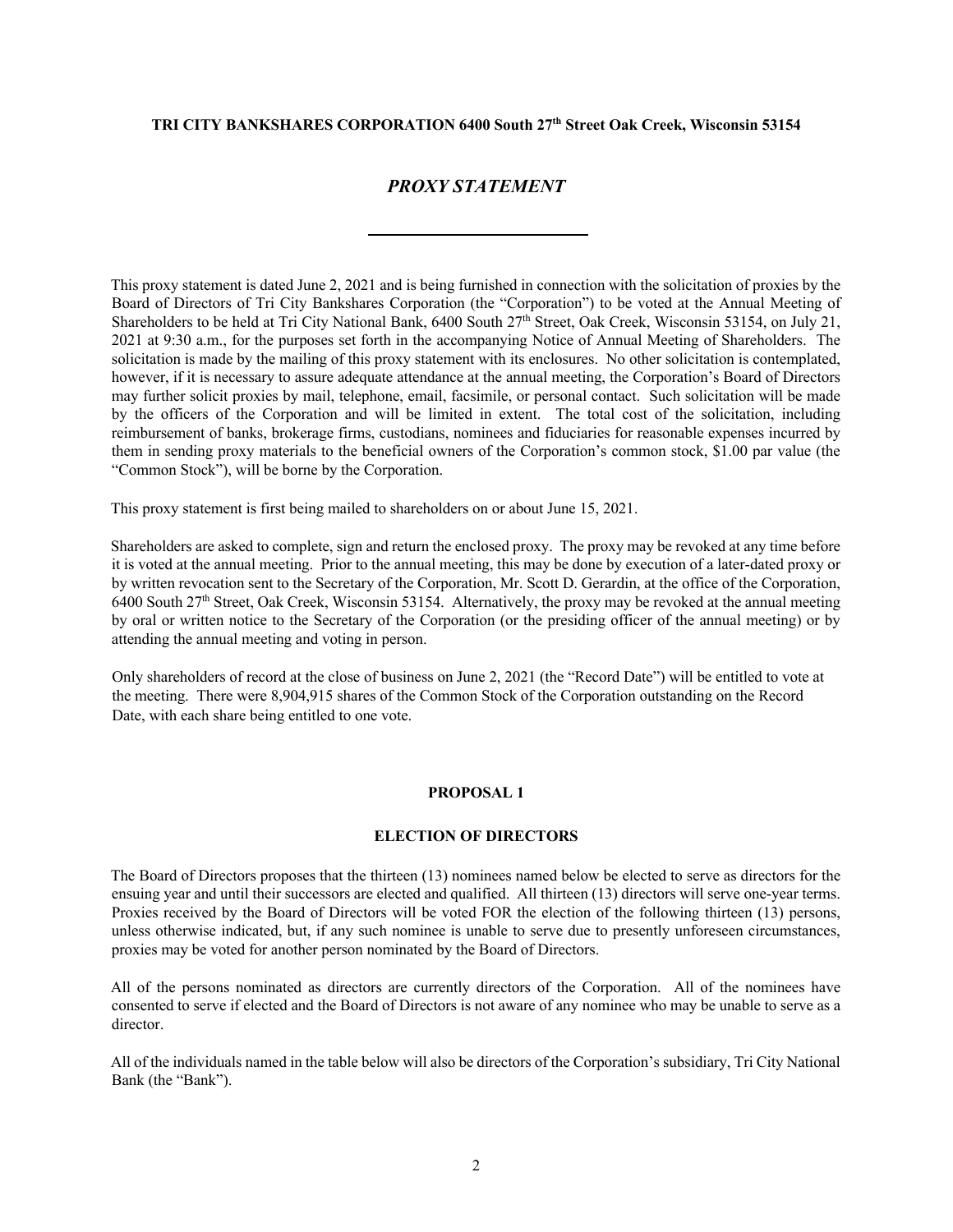|                  | Director     |     | Principal Occupation During the                                                                                                                                                                                                                                                                                                                                                                                                                                                                                                                                                                                                                                                                                                                                                                                   |
|------------------|--------------|-----|-------------------------------------------------------------------------------------------------------------------------------------------------------------------------------------------------------------------------------------------------------------------------------------------------------------------------------------------------------------------------------------------------------------------------------------------------------------------------------------------------------------------------------------------------------------------------------------------------------------------------------------------------------------------------------------------------------------------------------------------------------------------------------------------------------------------|
| <u>Name</u>      | <b>Since</b> | Age | Past 5 Years and Other Directorships                                                                                                                                                                                                                                                                                                                                                                                                                                                                                                                                                                                                                                                                                                                                                                              |
| Frank J. Bauer   | 1990         | 94  | President of Frank Bauer Construction Company, Inc. since 1986.<br>In addition to his long tenure on the Board that provides him with<br>a familiarity with the Corporation's history, Mr. Bauer's<br>qualifications for serving on the Board include his business and<br>management experience and his substantial knowledge of the<br>construction industry.                                                                                                                                                                                                                                                                                                                                                                                                                                                    |
| William N. Beres | 2002         | 63  | Senior Vice President and Chief Financial Officer of the<br>Corporation and the Bank since November 2019. Director of<br>Special Projects for WEC Energy Group from June 2017 through<br>October 2019. Vice President Finance of Johnson Controls<br>Federal Systems from October 2016 through April 2017, and<br>previously Vice President and General Manager of the Federal<br>Solutions division of Johnson Controls from April 2016 -<br>September 2016 and Vice President of Structured Finance of the<br>Building Efficiency division of Johnson Controls from March<br>2010 through March 2016. Mr. Beres brings to the Board<br>substantial business and management experience, as well as a<br>strong background in finance and investment matters, which make<br>him a valuable resource to the Board. |
| Ronald G. Braier | 2021         | 66  | Mr. Braier is a retired finance professional, with over thirty years<br>of experience in municipal finance as the Director of Finance for<br>the City of Wauwatosa and the Village of Brown Deer. In<br>addition, he previously served as a board director and member of<br>the investment committee for nine years at Mitchell Bank. Both<br>the municipalities and Mitchell Bank are located in the Bank's<br>market area. Due to his extensive financial and bank director<br>experience, market knowledge, and education he is uniquely<br>qualified to serve on the Board.                                                                                                                                                                                                                                   |
| Craig C. Dedrick | 2012         | 58  | Executive Vice President of the Corporation and President of the<br>Bank since 2014. Executive Vice President of the Bank in 2012<br>and 2013, and Senior Vice President of the Bank from 1996 to<br>2012. Mr. Dedrick is qualified to serve on the board due to his<br>knowledge of the Corporation and the leadership he has<br>demonstrated during his more than 30 years of service at the Bank.<br>Mr. Dedrick has held executive roles in both commercial and retail<br>lending and has been a long-time member of the senior credit<br>committee.                                                                                                                                                                                                                                                          |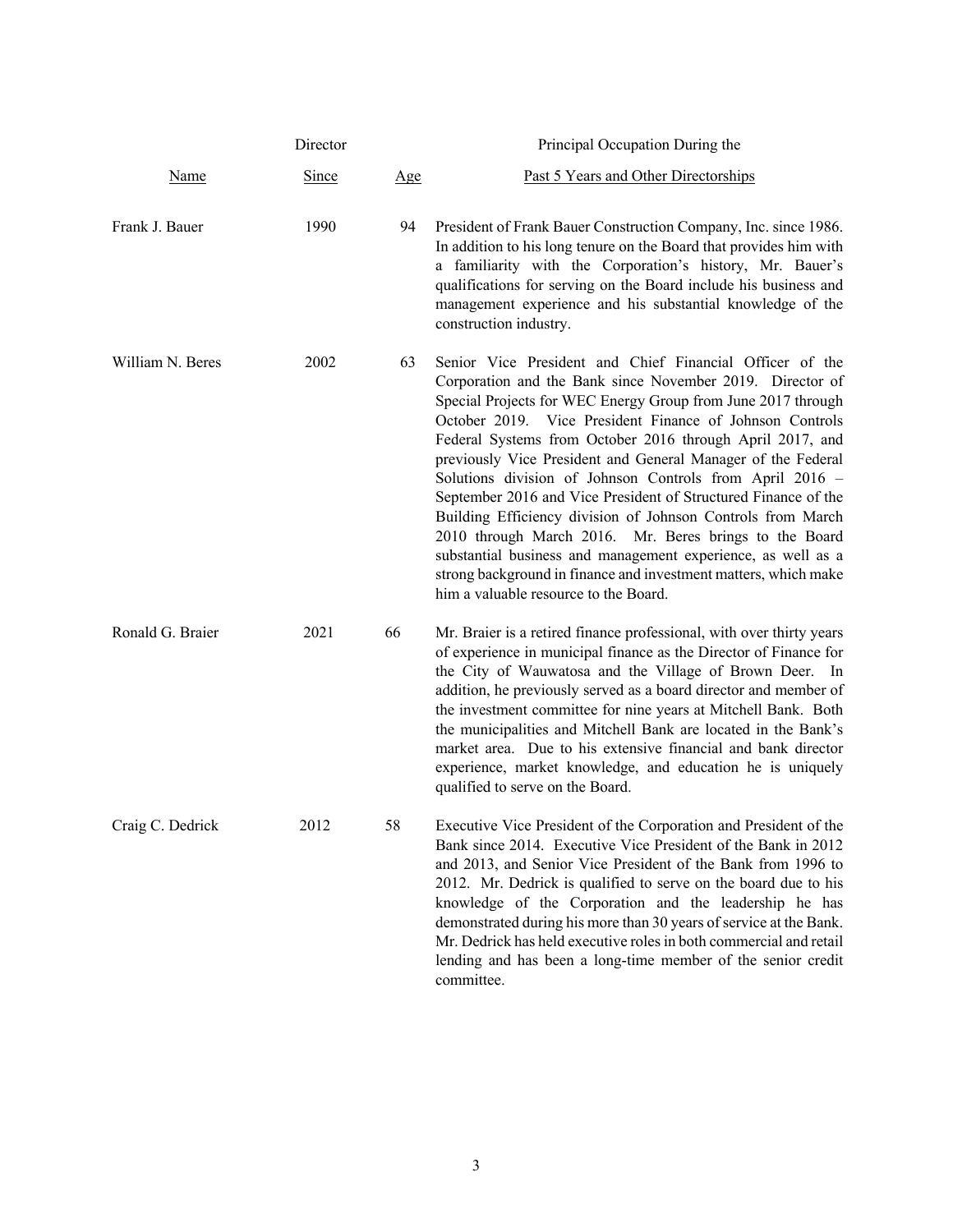| Sanford Fedderly    | 1980 | 86 | Retired President of Tri City Pharmacy, Inc., Oak Creek,<br>Wisconsin.<br>Mr. Fedderly has business and management<br>experience and, as a local businessman for many years, has a<br>strong familiarity with the Bank's local market area.<br>These<br>attributes, as well as his 40 years of experience as a director of the<br>Corporation and the Bank, make him qualified to serve on the<br>Board.                                                                                                                                                                                                                                                  |
|---------------------|------|----|-----------------------------------------------------------------------------------------------------------------------------------------------------------------------------------------------------------------------------------------------------------------------------------------------------------------------------------------------------------------------------------------------------------------------------------------------------------------------------------------------------------------------------------------------------------------------------------------------------------------------------------------------------------|
| Rebecca L. Ferguson | 2012 | 47 | Ms. Ferguson has held various professional positions including<br>former employment as an officer of Tri City National Bank and<br>private practice as an attorney. Ms. Ferguson's experience as an<br>employee of the Bank, as well as her business and legal acumen,<br>qualify her to serve on the Board.                                                                                                                                                                                                                                                                                                                                              |
| Scott D. Gerardin   | 2002 | 62 | Senior Vice President and General Counsel of the Corporation<br>since 2005. Secretary of the Corporation since 2013. Senior Vice<br>President of the Bank since 2002, General Counsel to the Bank<br>since 1992. Mr. Gerardin's legal training, background and<br>experience, both before and since he became employed by the<br>Bank in 1992, as well as his familiarity with all aspects of the<br>Corporation's and the Bank's operations in his role as general<br>counsel, enables him to provide a unique and important<br>perspective on the Board's decisions and decision making<br>processes and therefore qualifies him to serve on the Board. |
| William Gravitter   | 1980 | 92 | Retired President of Hy-View Mobile Home Park. Mr.<br>Gravitter's qualifications to serve on the Board include his long<br>tenure on the Board as well as his familiarity with the local<br>markets served by the Bank.                                                                                                                                                                                                                                                                                                                                                                                                                                   |
| Brian T. McGarry    | 2005 | 70 | Chairman of the Board, President and Chief Executive Officer of<br>the Corporation and Chairman and Chief Executive Officer of the<br>Bank since 2016. President and Director of NDC LLC. Mr.<br>McGarry's more than 40 years of experience as an employee,<br>officer and Director of the Bank, as well as his business and<br>leadership experience and financial literacy, qualify him to serve<br>on the Board.                                                                                                                                                                                                                                       |
| Michael J. Miller   | 2019 | 70 | Retired Executive Vice President at Associated Bank. Mr. Miller<br>is qualified to serve on the Board due to his long experience in the<br>banking industry. During his 42-year banking career, he worked<br>at JP Morgan Chase, US Bank, CIB Marine and Associated Bank<br>in various lending and management positions including Senior<br>Credit Officer.                                                                                                                                                                                                                                                                                               |
| Robert W. Orth      | 1996 | 74 | Retired Executive Vice President of the Corporation and retired<br>President of the Bank. Mr. Orth is qualified to serve on the Board<br>due to his long experience in the banking industry and his 17 years<br>of service as an executive and Chief Credit Officer of the Bank,<br>where he demonstrated leadership skills and business acumen.                                                                                                                                                                                                                                                                                                          |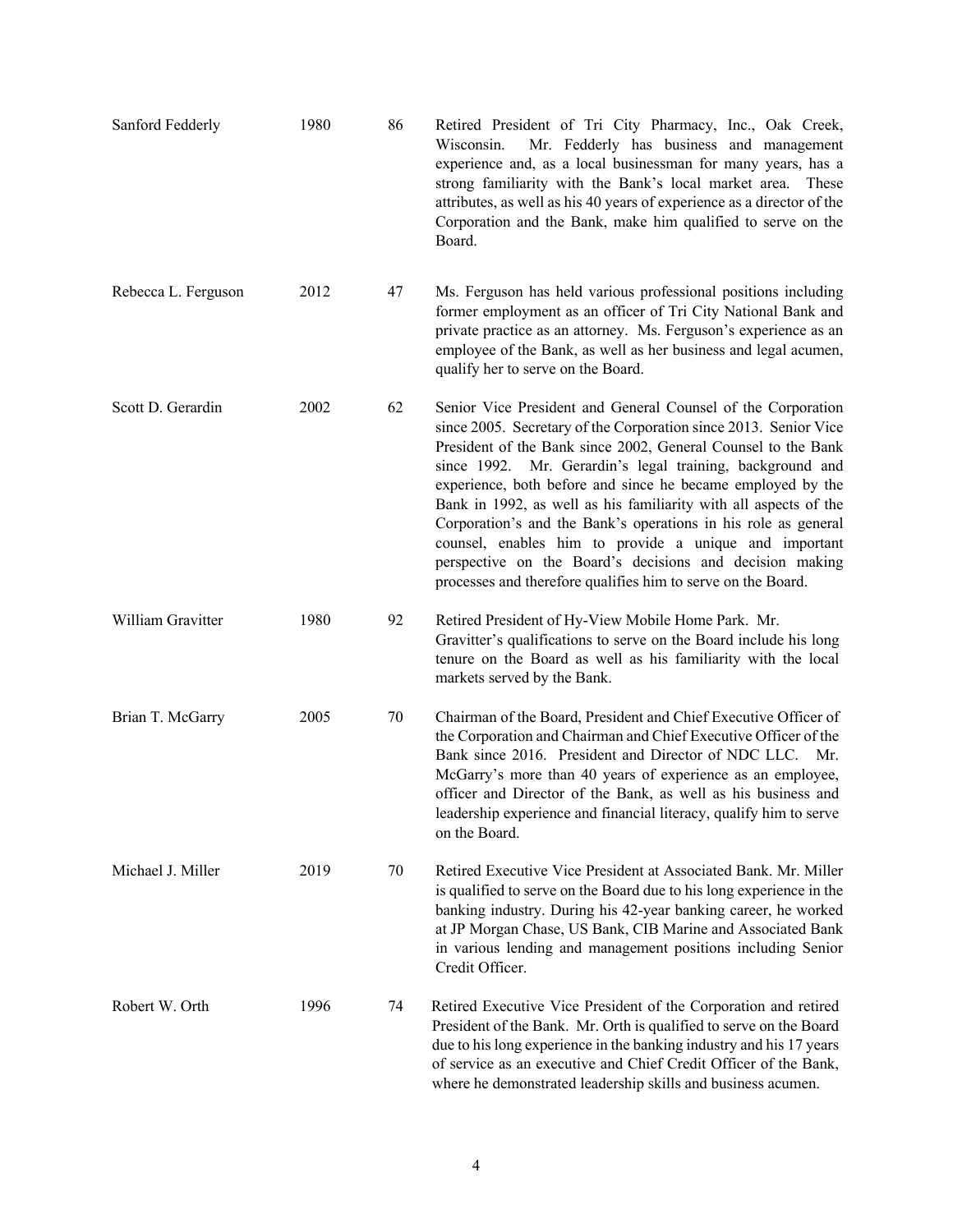| David A. Ulrich, Jr.  | 1997 | 61 | Retired Vice President and Director of Mega Marts, Inc. Retired<br>Vice President of NDC, Inc. Director of NDC LLC. Mr. Ulrich<br>has had substantial involvement with the Bank and the<br>Corporation and the business interests of his late father, the<br>founder of the Bank, that have given him the financial, business<br>and organizational experience that qualifies him to serve on the<br>Board. |
|-----------------------|------|----|-------------------------------------------------------------------------------------------------------------------------------------------------------------------------------------------------------------------------------------------------------------------------------------------------------------------------------------------------------------------------------------------------------------|
| Thomas G. Ulrich, Jr. | 2019 | 42 | Mr. Ulrich has held various professional positions including<br>former employment at Tri City National Bank and Assistant Vice<br>President of NDC LLC. As a graduate of Marquette University<br>Business School and with his experience as an employee of the<br>Bank and a commercial real estate company, Mr. Ulrich is<br>qualified to serve on the Board.                                              |

# *The Board of Directors recommends that you vote "FOR" each of the thirteen (13) nominees named above.*

There is a family relationship between several of the nominees for directorship. Brian T. McGarry is the son-in-law of David A. Ulrich, Sr., the founder of the Corporation and Bank. David A. Ulrich, Jr. is our founder's son, Frank Bauer is our founder's brother-in-law and Rebecca L. Ferguson and Thomas G. Ulrich, Jr. are grandchildren of our founder. Rebecca L. Ferguson is also the daughter of Brian T. McGarry.

Messrs. Beres, Dedrick, Gerardin and McGarry are the only executive officers of the Corporation nominated to the Board of Directors. Each of their ages, positions and offices with the Corporation and period during which each has served as such are as set forth in the above table.

Because the Corporation is not listed on a national securities exchange, it is not subject to any director independence requirements. However, all of the directors except Messrs. Beres, Dedrick, Gerardin and McGarry are independent in accordance with the definition of independence in Rule 5605(a)(2) of the NASDAQ Stock Market.

#### **Director Nominations**

The nominating committee consists of directors Craig C. Dedrick, Scott D. Gerardin, William N. Beres, Robert W. Orth and Thomas G. Ulrich, Jr. This committee identifies and evaluates all nominees for the Board of Directors and presents its recommendations to the full Board of Directors for action. The nominating committee operates under a written charter approved by the Board of Directors.

The nominating committee identifies nominees based upon suggestions by non-management directors, management members and/or shareholders. The Board considers various attributes to be important, including the individual's integrity, general business background and experience, experience with the banking industry, and the ability to serve on the Board of Directors. The nominating committee takes diversity into account when locating, recruiting and nominating candidates for election as directors, Aspects of diversity considered include professional or business experiences, gender, race, national origin, specialized education or work experience and viewpoints.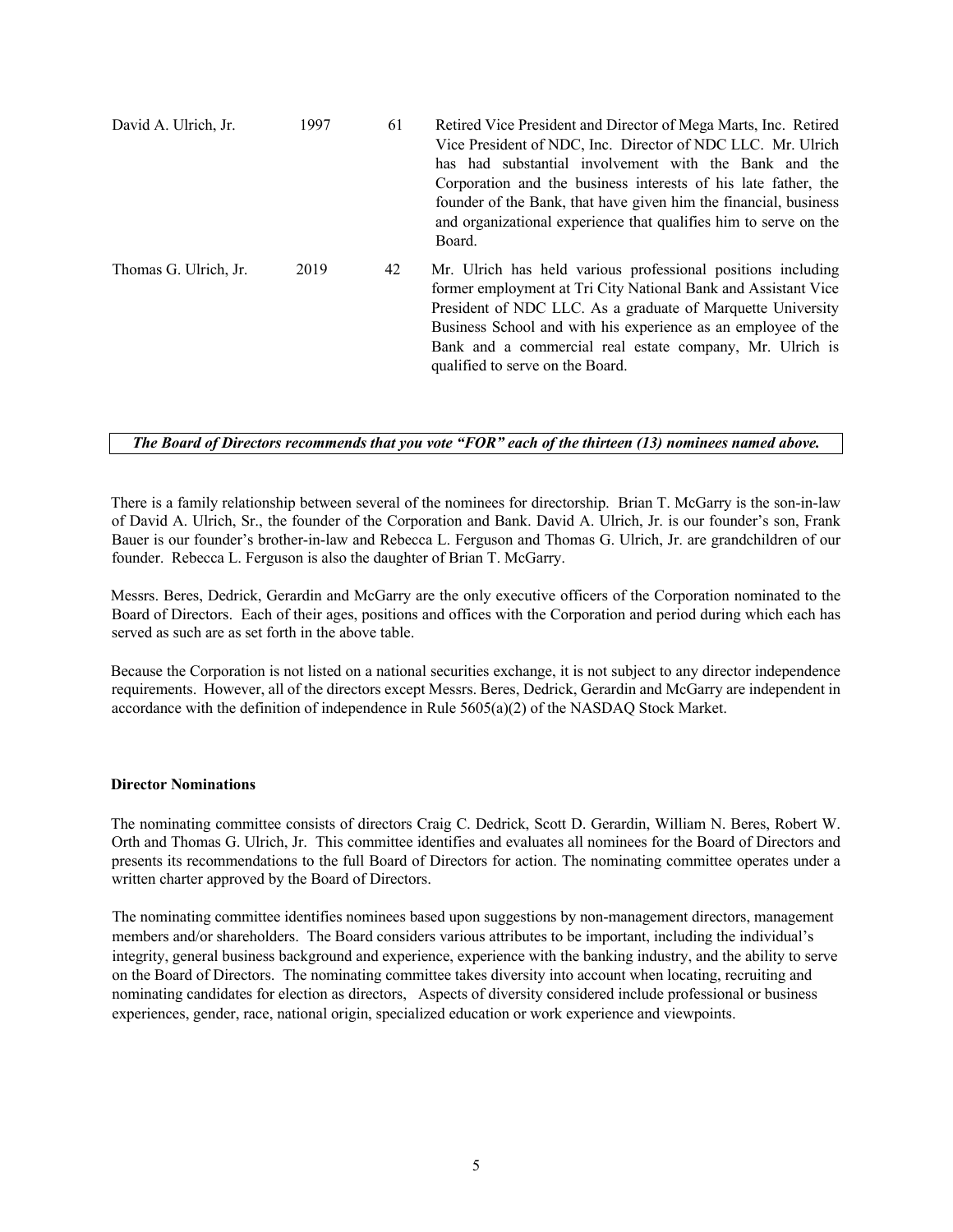#### **Compensation Oversight**

The Corporation's compensation system is not complex. Compensation of the executive officers of the Corporation is reviewed by the Board serving as a committee of the whole (with each director who is also an officer of the Corporation being excluded from participating in the consideration of his own compensation). The Board of Directors believes that each of the Board members should have input into the compensation of the Corporation's executive officers. The Board does not operate under a formal written charter with respect to executive compensation matters. The Board reviews and approves the salaries and other compensation of the Corporation's executive officers. The Board did not retain the services of any compensation consultants in carrying out its duties during 2020.

#### **Board Attendance**

The Board of Directors held four meetings during 2020. All incumbent directors attended 75% or more of the aggregate meetings of the Board and the committees on which they served during 2020. Directors are encouraged to attend the annual meeting of shareholders, but the Corporation has not adopted a formal policy requiring attendance at the annual meeting.

#### **Shareholder Communications**

The Board of Directors currently does not have a formal process for shareholders to send communications to the Board. Informal communications have been sufficient to communicate questions, comments and observations that could be useful to the Board. However, shareholders wishing to communicate with the Board of Directors may contact the Chairman of the Board, c/o Tri City Bankshares Corporation, 6400 South 27th Street, Oak Creek, Wisconsin 53154.

#### **REPORT OF THE AUDIT COMMITTEE**

The Audit Committee oversees the Corporation's financial reporting process on behalf of the Board of Directors. The Audit Committee is governed by a written charter approved by the Board of Directors. The current members of the Audit Committee, all of whom are non-employee directors, are Messrs. Miller (Chair), Bauer, Fedderly, Thomas G. Ulrich, Jr. and Braier. All of the members of the Audit Committee are independent in accordance with the definition of independence in Rule 5605(a)(2) of the NASDAQ Stock Market. The Board of Directors has determined that Messrs. Miller and Braier are financial experts.

Management has the primary responsibility for the financial statements and the reporting process including the systems of internal controls. In fulfilling its oversight responsibilities, the Audit Committee reviewed the audited financial statements with both the independent auditors and management including the discussion of the quality, not just the acceptability, of the accounting principles, the reasonableness of significant judgments, and the clarity of disclosures in the financial statements.

The Audit Committee discussed with the Corporation's internal auditors and independent auditors, Baker Tilly US, LLP ("Baker Tilly"), the overall scopes and plans for their respective audits. The Audit Committee meets with the internal auditors and independent auditors, with and without management present, to discuss the results of their examinations, their evaluations of the Corporation's internal controls, and the overall quality of the Corporation's financial reporting. The Audit Committee held five meetings during 2020.

In reliance on the reviews and discussions referred to above, the Audit Committee recommended to the Board of Directors that the audited financial statements be included in the Corporation's Annual Report for the year ended December 31, 2020 for distribution to shareholders.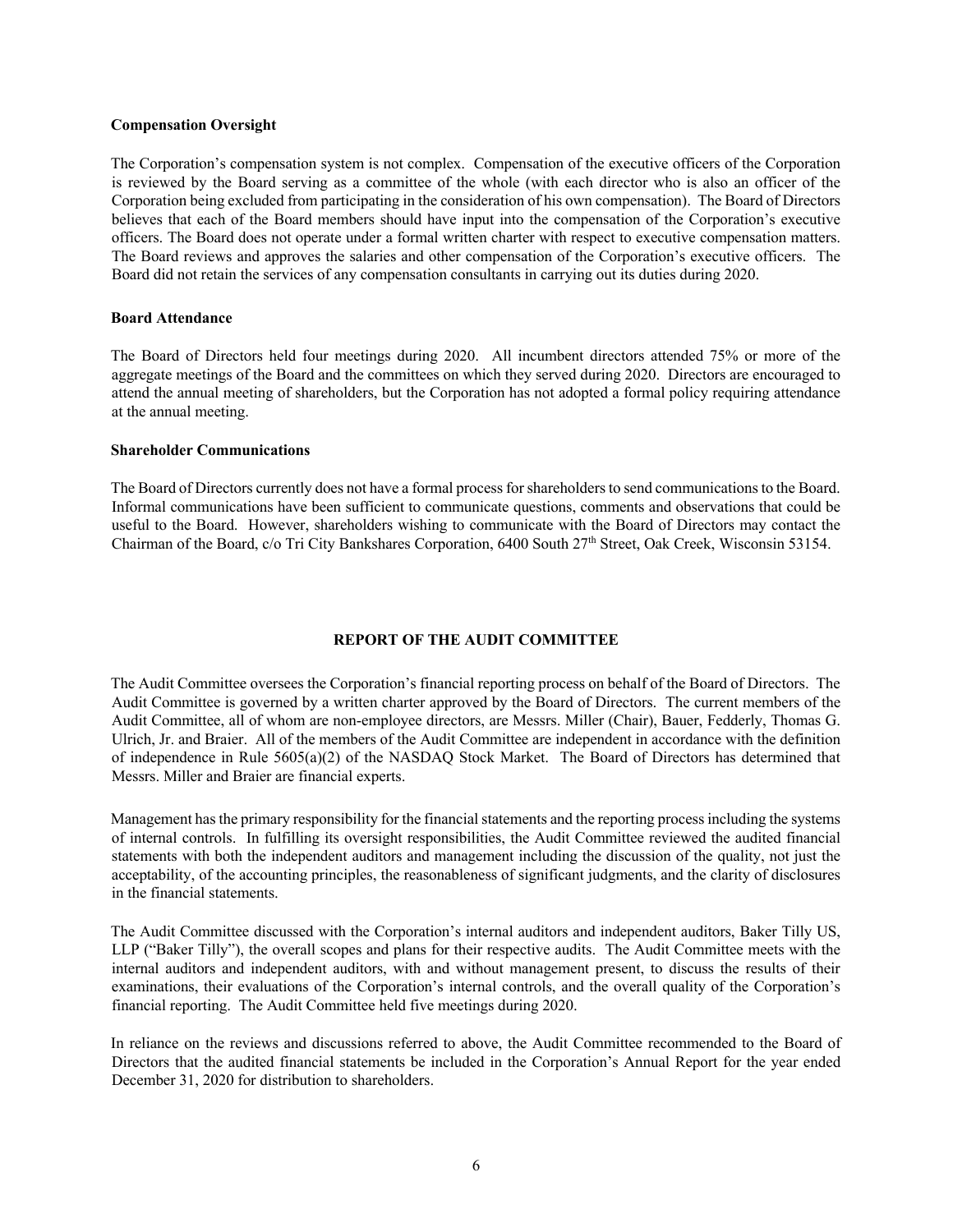Michael J. Miller, Audit Committee Chair Frank J. Bauer, Audit Committee Member Sanford Fedderly, Audit Committee Member Thomas G. Ulrich, Jr., Audit Committee Member Ronald G. Braier, Audit Committee Member

#### **LOANS AND OTHER TRANSACTIONS WITH MANAGEMENT AND DIRECTORS**

The Corporation has never made any loans to any of its officers or directors. However, in the ordinary course of business, the Bank makes loans to officers and directors of the Corporation, and to business firms in which officers and directors of the Corporation are officers, owners, or in which they have a substantial interest. The loans are made in the ordinary course of business on substantially the same terms, including interest rates and collateral, as those prevailing at the time for comparable loans to unaffiliated persons or firms, and do not involve more than a normal risk of collectability or present other unfavorable features.

NDC LLC owns certain buildings occupied by the Corporation and the Bank, including the Corporation's central office in Oak Creek, and Bank branch offices located in Milwaukee, Kenosha and Waukesha. NDC LLC is a limited liability company owned by members of the Ulrich family, their spouses and related trusts, including David A Ulrich, Jr. (a director of the Corporation), Thomas G. Ulrich, Sr. (whose son Thomas G. Ulrich, Jr. is a director of the Corporation) and Kathleen McGarry (whose spouse, Brian T. McGarry, is Chairman of the Board and Chief Executive Officer of the Corporation and whose daughter Rebecca L. Ferguson is a director of the Corporation). The central office building lease has a term through 2022 and the branch offices have lease terms ending from 2022 through 2025. All of the leases have multiple options for renewal by the Bank. The aggregate annual rent for 2020 paid in connection with the aforementioned leases was \$824,992. The rent is subject to adjustment based on increases in the consumer price index. The Corporation and the Bank are also obligated to pay their proportionate shares of property taxes, insurance and maintenance costs associated with the buildings.

Disinterested members of the Bank's Board of Directors must approve all loan transactions with related parties. Such transactions must be on substantially the same terms as those prevailing at the time with other non-insider individuals or companies. In accordance with applicable banking regulations, including Regulation O promulgated by the Federal Reserve Board, the Bank's Board of Directors reviews any loan made to a director or executive officer in an amount that, when aggregated with the amount of all other loans to such person and his or her related interests, exceeds \$500,000 and such loan must be approved in advance by a majority of the disinterested members of the Bank's Board of Directors.

#### **OTHER BUSINESS**

The Board of Directors knows of no other business, which may come before the annual meeting. In the event that any other business comes before the meeting, the persons named in the proxy shall vote in accordance with their best judgment.

#### **VOTING OF PROXIES**

The presence, in person or by proxy, of the holders of a majority of the shares of the Common Stock outstanding on the Record Date is required for a quorum with respect to the matters on which action is to be taken at the annual meeting. Abstentions and broker non-votes (i.e., proxies from brokers or nominees indicating that such persons have not received instructions from the beneficial owner to vote shares as to non-routine matters, with respect to which the brokers or nominees do not have discretionary power to vote) will be treated as present for purposes of determining a quorum. **Prior to 2010, the election of directors was considered a routine proposal for which brokers and nominees could exercise their discretionary power to vote without direction by the beneficial owner of such**